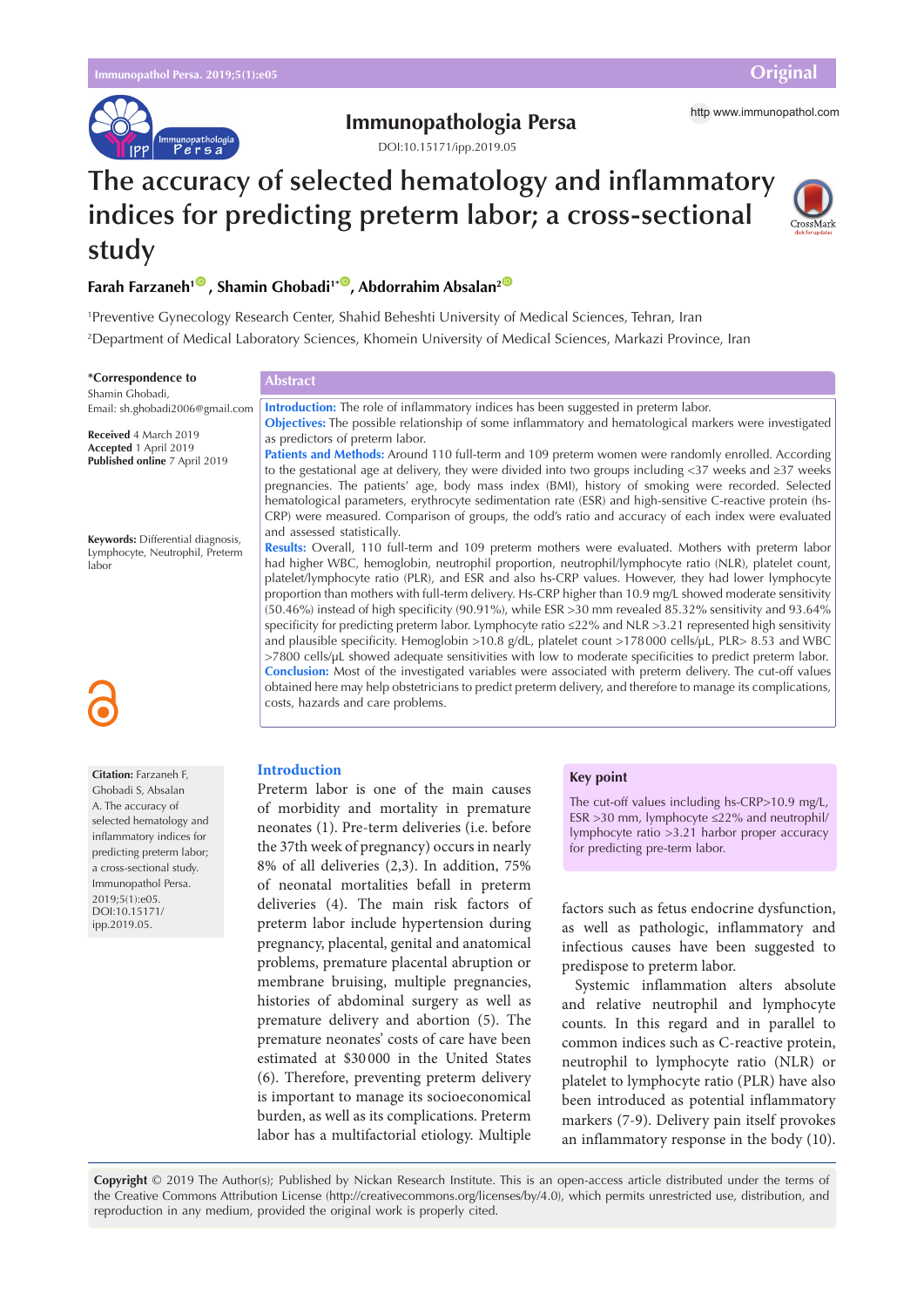On the other hand, increased total and differential white blood cell counts are observed in the primitive phase of delivery. Furthermore, the myometrium and cervix are infiltrated by inflammatory cells during delivery. Accordingly, these subclinical inflammatory events may mask other sources of infection or inflammation in pregnant women (11,12). Routine clinical evaluations for diagnosis of preterm delivery (i.e. cervix length measurement using transvaginal sonography, fetal fibronectin assay and bacterial vaginosis evaluation) have not been well oriented for diagnosis of preterm delivery (13). In addition, these clinical evaluations are costly and time-consuming.

# **Objectives**

In this study, we aimed to evaluate the diagnostic accuracy of routine para-clinical and laboratory parameters (including selected hematologic and inflammatory parameters) to predict preterm labor. Furthermore, we evaluated these parameters as potential risk factors for preterm labor.

# **Patients and Methods**

# *Study protocol*

This study was approved by the Ethical Committee of Shahid-Beheshti University of Medical Sciences. Singleton pregnant women with intact membrane, temperature <38°C, regular uterine contraction (4 times in every 20 minutes and 8 ones in every 60 minutes) with cervical effacement ≥80% or cervical dilatation >2 cm that admitted to Imam-Hossein hospital, Tehran, Iran (September 2016 to September 2018) were enrolled in our study. Chronic inflammatory disease (including ulcerative colitis, Crohn's disease, and rheumatoid arthritis), ceasing labor pain and fetal tachycardia were the exclusion criteria. The women were categorized based on the standard criteria, into either preterm (24-37 weeks) or term (37-42 weeks) groups. The patients willing to participate were requested to sign an informed consent.

The patient's demographic data was gathered by interviewing the mothers or exploring their medical records. The patients' age, body mass index (BMI) before pregnancy and at delivery time, history of smoking, education were recorded. Selected hematological parameters, erythrocyte sedimentation rate (ESR) and high-sensitive C-reactive protein (hs-CRP) were measured.

The whole blood samples for laboratory measurements were collected from each participant at admission. Hematologic indices were determined using KX-21 Sysmex automated hematology analyzer. ESR was determined using an automated ESR reader (ESR STAT™ PLUS). CRP serum level was measured using immunoturbidimetric assays (Pars Azmun Co. Iran).

# *Ethical issues*

The research followed the tenets of the Declaration of

Helsinki and its later amendments. Patients gave their written and informed consent to participate in this investigation by completing the consent form. Permission for conducting this investigation was obtained from Research Department of Shahid Beheshti University of Medical Sciences as the residency thesis of Shamin Ghobadi (M281) in the department of gynecology. All information about individuals was coded and kept confidential. This study has an ethical code of IR.SBMU.MSP.REC.1397.228.

## *Statistical analysis*

Statistical analysis was done in SPSS version 24 and MedCalc statistical Software version 15.8 (14). For quantitative variables with non-normal distribution; 25th, 50th and 75th percentiles plus minimum and maximum values were reported along with the mean  $\pm$  SD. Mann-Whitney U test was applied to compare the variables between fullterm and pre-term groups. Odds ratios were calculated to estimate potential risk factors of pre-term labor. The sensitivity, specificity, positive predictive value (PPV) and negative predictive value (NPV) were determined for the cut-off values obtained by receiver operating characteristic (ROC) curve analysis. The area under ROC curves (AUC) were also reported for these variables. Pearson correlation was used to assess correlations between the variables. The confidence interval was considered equal to 95% in all the statistical analysis.

# **Results**

In total, 225 singleton pregnant women enrolled in our study, among them 6 were excluded due to stop their labor pain. Therefore, 110 term and 109 preterm deliveries were investigated in our study. The distribution of educational levels was significantly different between the mothers with preterm and full-term labors. In this study we found a significant association between mothers' age at the pregnancy and the risk of preterm labor. The values of WBC, hemoglobin, relative neutrophil count (%), NLR, platelet count, platelet count, PLR, ESR and hs-CRP were significantly higher in preterm group (*P*<0.05 for all comparisons). On the other hand, the mean lymphocyte percentage was significantly higher in the term group  $(P<0.05)$ .

[Table 1](#page-2-0) shows the comparison of the variables between full-term and preterm deliveries, as well as their odds ratios associated with the risk of preterm labor. The highest odds ratio for preterm delivery was related to NLR followed by platelet count, PLR and hemoglobin. The obtained odd ratios revealed that higher values of WBC, hemoglobin, neutrophil %, NLR, platelet count, platelet count, PLR, ESR and hs-CRP, or lower lymphocyte % were potential risk factors for preterm labor. The frequencies of cesarean were 34.9% and 51% in mothers with preterm and fullterm deliveries respectively ( $P = 0.1107$ ). There were no significant deviations in the distributions of cigarette smoking history, employment status, gestational diabetes,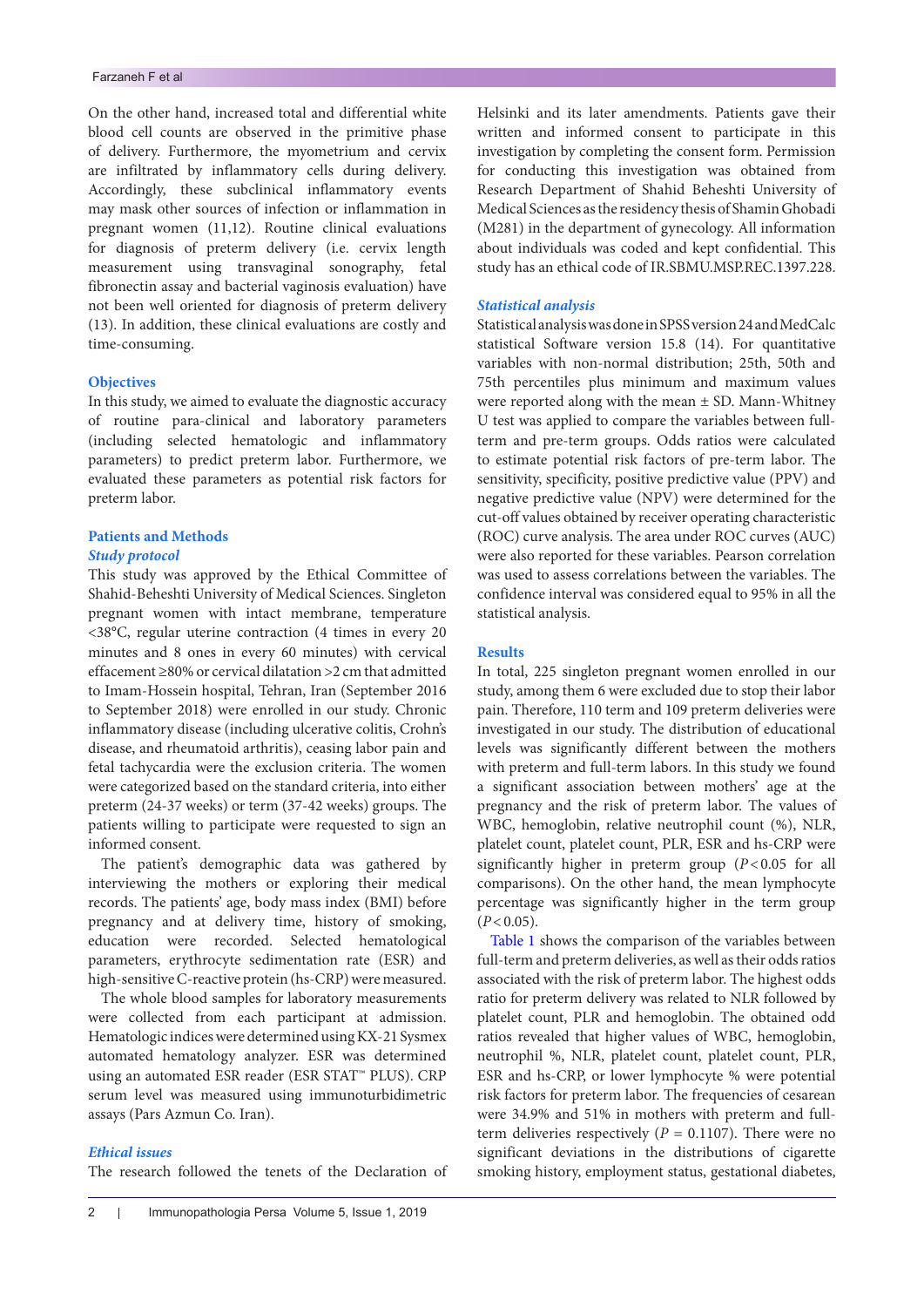<span id="page-2-0"></span>

|  |  | <b>Table 1.</b> Distribution and odd ratios of selected hematologic and inflammatory indices in mothers with term and preterm delivery |  |  |  |  |  |  |  |  |  |  |  |  |  |
|--|--|----------------------------------------------------------------------------------------------------------------------------------------|--|--|--|--|--|--|--|--|--|--|--|--|--|
|--|--|----------------------------------------------------------------------------------------------------------------------------------------|--|--|--|--|--|--|--|--|--|--|--|--|--|

|                         |         |                   |                |       |                  | <b>Percentiles</b>        |                  |         | Odds ratio (95%                            |  |
|-------------------------|---------|-------------------|----------------|-------|------------------|---------------------------|------------------|---------|--------------------------------------------|--|
|                         | Group   | Mean± SD          | Min            | Max   | 25 <sup>th</sup> | 50 <sup>th</sup> (Median) | 75 <sup>th</sup> | P value | $Cl$ ) <i>P</i> value                      |  |
|                         | Preterm | $27.61 \pm 5.14$  | 18             | 44    | 24               | 27                        | 31               | 0.003   | 1.1083 (1.0413 to                          |  |
| Age $(y)$               | Term    | $25.53 \pm 3.86$  | 18             | 35    | 22.75            | 25                        | 28               |         | $1.1797$ ) $P = 0.0012$                    |  |
| WBC (cells/µL)          | Preterm | 9302.56±1467.40   | 6300           | 13800 | 8400             | 9100                      | 9900             | 0.000   | 1,0006 (1,0004 to                          |  |
|                         | Term    | 8056.63±1550.95   | 5600           | 13100 | 6900             | 7650                      | 8800             |         | 1.0008) $P < 0.0001$                       |  |
|                         | Preterm | 11.88±0.97        | 9.8            | 13.9  | 11.2             | 12                        | 12.6             | 0.037   | 1.2970 (1.0186 to                          |  |
| Hemoglobin (g/dL)       | Term    | $11.56 \pm 1.24$  | 9.2            | 13.9  | 10.67            | 11.6                      | 12.6             |         | $1.6515$ ) $P = 0.0349$                    |  |
|                         | Preterm | 76.77±5.12        | 59.2           | 89    | 74               | 78                        | 79               | 0.000   | 1.2015 (1.1301 to<br>1.2773) P<0.0001      |  |
| Neutrophil %            | Term    | $72 + 4.98$       | 63.8           | 81.1  | 68               | 70.01                     | 77.2             |         |                                            |  |
| Lymphocyte %            | Preterm | $19.34 \pm 3.36$  | 8.7            | 33.3  | 18               | 20                        | 21.3             | 0.000   | 0.7291 (0.6574 to<br>$0.8086$ ) $p<0.0001$ |  |
|                         | Term    | 23.17±3.97        | 15.5           | 32.2  | 19.87            | 23.3                      | 26.9             |         |                                            |  |
| <b>NLR</b>              | Preterm | $4.18 \pm 1.39$   | 1.78           | 10.18 | 3.5              | 3.90                      | 4.33             | 0.000   | 3.7980 (2.4163 to                          |  |
|                         | Term    | $3.23 \pm 0.77$   | 2.02           | 5.16  | 2.7              | 3.04                      | 3.87             |         | 5.9700) $p<0.0001$                         |  |
| Platelet count $(x103)$ | Preterm | 211.71±41.57      | 115            | 312   | 188              | 200                       | 222.5            | 0.000   | 1.0126 1.0056( to                          |  |
| cells/µL)               | Term    | 190.30±41.89      | 108            | 310   | 166              | 188                       | 210              |         | 1.0196) $p=0.0004$                         |  |
| PLR                     | Preterm | $11.37 \pm 3.67$  | 4.77           | 35.45 | 9.24             | 10.5                      | 12.8             | 0.000   | 1.5208 (1.3255 to                          |  |
|                         | Term    | $8.5 \pm 2.46$    | 3.61           | 14.9  | 6.7              | 8.41                      | 10.24            |         | 1.7447) $p<0.0001$                         |  |
| ESR (mm)                | Preterm | $46.07 \pm 14.94$ | 10             | 78    | 35.5             | 45                        | 56               | 0.000   | 1.2147 (1.1537 to                          |  |
|                         | Term    | 19.86±7.44        | $\overline{7}$ | 45    | 14.75            | 20                        | 23               |         | 1.2790) $p<0.0001$                         |  |
|                         | Preterm | $10.75 \pm 5.09$  | 2              | 28    | 8                | 11                        | 12               | 0.000   | 1.1177 (1.0486 to                          |  |
| hs-CRP (IU/mL)          | Term    | $8.11 \pm 5.25$   | $\overline{2}$ | 34.4  | 4.67             | 7.7                       | 9.8              |         | $1.1914$ $P=0.0023$                        |  |

ESR, erythrocyte sedimentation rate; hs-CRP, high sensitive C-reactive protein; SD, Standard deviation; NLR, Neutrophil/Lymphocyte ratio; PLR, Platelet/ Lymphocyte ratio; PLR, Platelet/Lymphocyte ratio; WBC, white blood cell.

metritis or hypothyroidism between preterm and fullterm mothers [\(Table 2](#page-2-1)).

We evaluated the diagnostic accuracy of each studied variable for predicting preterm delivery. The diagnostic accuracy was determined using ROC analysis [\(Figure 1\)](#page-3-0). Youden index was applied to obtain proper cut-off values. ROC analysis showed that the studied hematological parameters had the least accuracies for predicting preterm labor. On the other hand, the hs-CRP value >10.9 mg/L, represented moderate (50.46%) sensitivity and high (90.91%) specificity. The hs-CRP also revealed high (84.6%) PPV, although lower (64.9%) NPV for preterm delivery. The AUC= 0.940 was obtained for ESR also indicated a high predictability potential for parameter delivery. ESR represented sensitivity, specificity, PPV, and NPV values of 85.32%, 93.64%, 93.0% and 86.6% respectively. At the respective cut off values of ≤22% and >3.21, lymphocyte

<span id="page-2-1"></span>**Table 2.** Distribution and odd ratios of demographic and clinical variables in mothers with full-term and preterm labor

|            |            | Preterm                                | <b>Term</b>                            |  |  |
|------------|------------|----------------------------------------|----------------------------------------|--|--|
|            | No         | 74 (49.7%)                             | 75 (50.3%)                             |  |  |
| Smoking    | Yes        | 35 (50.0%)                             | 35 (50.0%)                             |  |  |
| history    | $P$ value  |                                        | 0.9215                                 |  |  |
|            | Odds ratio |                                        | 0.9867 (0.5591 to 1.7413) $P = 0.9631$ |  |  |
|            | Busy       | 53 (51.0%)                             | 51 (49.0%)                             |  |  |
|            | Housewife  | 56 (48.7%)                             | 59 (51.3%)                             |  |  |
| Occupation | $P$ value  |                                        | 0.8418                                 |  |  |
|            | Odds ratio | 0.9133 (0.5373 to 1.5526) $P = 0.7377$ |                                        |  |  |

% and NLR represented high sensitivities with respectively lower specificities and NPVs for predicting preterm labor. The hemoglobin, platelet count, platelet count, PLR and WBC represented good sensitivities against low to moderate specificities at their optimal cut-off points for predicting preterm delivery [\(Table 3\)](#page-3-1).

[Table 4](#page-4-0) shows the results of Pearson's correlation analysis for estimating correlations between the studied variables.

In the current study, the mothers with preterm labor were further divided into two groups including early-preterm and late-preterm. Early preterm was defined as delivery at up to the week 33 plus 6 days (i.e. the weeks 28 to 33 + 6 days). Late-preterm; on the other hand, was defined as delivery between the weeks 34 to 36 of pregnancy. Overall, 27 and 82 mothers had early preterm and late-preterm labors respectively. There were no significant differences between early and late preterm groups regarding the studied inflammatory and hematologic parameters [\(Figures 2](#page-4-1) and [3\)](#page-4-2).

## **Discussion**

Different studies have been dedicated to identify potential risk factors of pre-term labor. In the current study, we assessed the diagnostic and predictive validities of some hematologic and inflammatory indices as potential risk factors of pre-term labor. Considering clinical and demographical parameters, no significant associations were obtained between mothers' education, history of smoking, gestational diabetes, metritis, and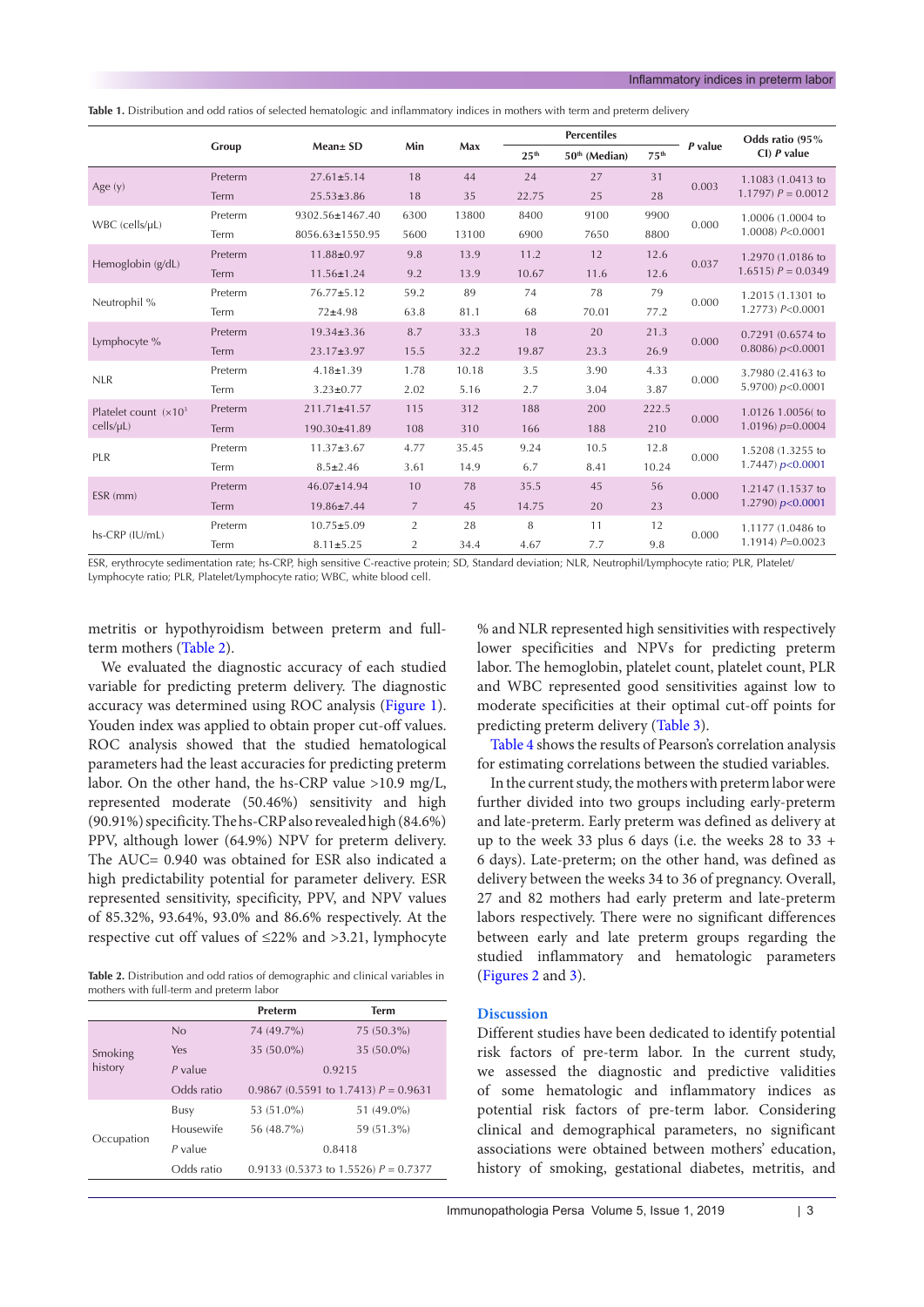<span id="page-3-0"></span>

Figure 1. Receiver operating curve (ROC) analysis for the studied parameters and their area under curve (AUC), sensitivity and specificity. As indicated, ESR and NLR represented higher validities for predicting preterm labor. Furthermore, WBC, lymphocyte%, platelet count, and platelet/lymphocyte ratio showed appropriate AUC values for diagnosis of pre-term delivery.

hypothyroidism and also preterm labor. This study evaluated a relatively low number of subjects in some categories (such as mothers diagnosed with gestational diabetes, metritis and hypothyroidism) limiting the power of the study. The results of the current study showed that higher pregnancy age, lower hemoglobin concentration, higher neutrophil %, platelet count, NLR, and platelet

count, PLR could predict preterm labor. Furthermore, ESR and hs-CRP inflammatory parameters were significantly higher in mothers with preterm labor than those with fullterm deliveries. According to these findings, most of the investigated variables can be utilized as the early indicators of preterm labor.

Most mothers with full-term labor had non-academic

| <b>Variable</b>                                       | $AUC \pm SE$ (95% CI)<br>P value                  | Cut-off * value;<br>Disease is present if | Sensitivity<br>$\%$ | Specificity<br>$\frac{0}{\alpha}$ | <b>PPV</b><br>$(95\% \text{ Cl})$ | <b>NPV</b><br>$(95\% \text{ Cl})$ |
|-------------------------------------------------------|---------------------------------------------------|-------------------------------------------|---------------------|-----------------------------------|-----------------------------------|-----------------------------------|
| hs-CRP (mg/L)                                         | $0.722 \pm 0.0349$ (0.658 to 0.781)<br>P < 0.0001 | >10.9<br>(>9.9:>10.9)                     | 50.46               | 90.91                             | 84.6<br>$(73.5 - 92.4)$           | 64.9<br>$(56.8 - 72.4)$           |
| ESR (mm)                                              | $0.940\pm0.0172$ (0.900 to 0.967)<br>P < 0.0001   | >30<br>(>27:>34)                          | 85.32               | 93.64                             | 93.0<br>$(86.1 - 97.1)$           | 86.6<br>$(79.1 - 92.1)$           |
| Hemoglobin (g/dL)                                     | $0.582 \pm 0.0387$ (0.513 to 0.648)<br>$P=0.0350$ | >10.8<br>(>9.9:>12.2)                     | 86.24               | 31.82                             | 55.6<br>$(47.8 - 63.2)$           | 70.0<br>$(55.4 - 82.1)$           |
| Lymphocyte%                                           | $0.751 \pm 0.0342$ (0.688 to 0.807)<br>P < 0.0001 | $\leq$ 22<br>(522:522.7)                  | 94.50               | 60.91                             | 70.5<br>$(62.4 - 77.8)$           | 91.8<br>$(83.0 - 96.9)$           |
| <b>NLR</b>                                            | $0.765 \pm 0.0333$ (0.703 to 0.820)<br>P < 0.0001 | >3.21<br>(>3.2:>3.25)                     | 94.50               | 62.73                             | 71.5<br>$(63.4 - 78.7)$           | 92.0<br>$(83.4 - 97.0)$           |
| Platelet count<br>$(x10^3 \text{ cells/}\mu\text{L})$ | $0.649 \pm 0.0371$ (0.582 to 0.713)<br>$P=0.0001$ | >178<br>(>156:>182)                       | 86.24               | 41.82                             | 59.5<br>$(51.4 - 67.2)$           | 75.4<br>62.7-85.5                 |
| <b>PLR</b>                                            | $0.770 \pm 0.0316$ (0.708 to 0.824)<br>P < 0.0001 | >8.53<br>(>7.63:>9.6)                     | 89.91               | 53.64                             | 65.8<br>$(57.6 - 73.3)$           | 84.3<br>$(73.6 - 91.9)$           |
| WBC (cells/µL)                                        | $0.760 \pm 0.0334$ (0.698 to 0.815)<br>P < 0.0001 | >7800<br>(>7400:>8000)                    | 86.24               | 61.82                             | 69.1<br>$(60.6 - 76.8)$           | 81.9<br>$(72.0 - 89.5)$           |

<span id="page-3-1"></span>**Table 3.** ROC analysis for selected variables along with optimal cut-off points and their accuracy indices for predicting preterm labor

AUC, Area under the ROC curve; ESR, erythrocyte sedimentation rate; hs-CRP, high sensitive C-reactive protein; SE, Standard Error; NLR, Neutrophil/ Lymphocyte ratio; NPV, Negative predictive value; PLR, Platelet/Lymphocyte ratio; PPV, Positive predictive value; PLR, Platelet/Lymphocyte ratio; WBC, white blood cell.

\*Calculated by Youden index.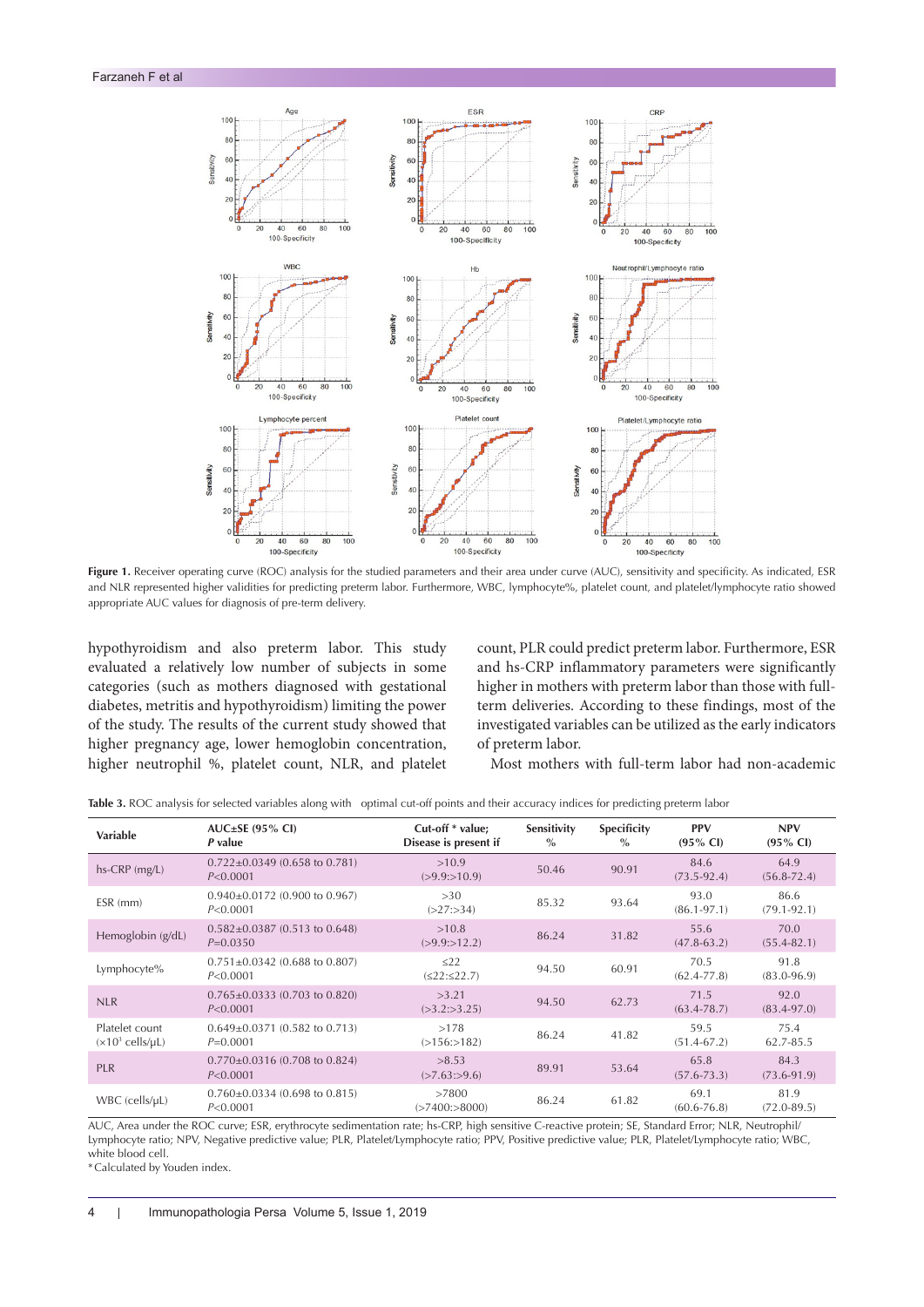<span id="page-4-0"></span>**Table 4.** Correlation coefficients between the study variables

|                    |                  | <b>WBC</b> | Hemoglobin | Neutrophil % | Lymphocyte % | <b>NLR</b> | <b>Platelet count</b> | PLR       | ESR       | hs-CRP    |
|--------------------|------------------|------------|------------|--------------|--------------|------------|-----------------------|-----------|-----------|-----------|
|                    | ${\sf R}$        | $0.164*$   | $-0.005$   | 0.105        | $-0.177*$    | 0.083      | 0.080                 | 0.103     | 0.070     | 0.074     |
| Age                | $\boldsymbol{P}$ | 0.015      | 0.94       | 0.121        | 0.009        | 0.22       | 0.239                 | 0.127     | 0.306     | 0.279     |
| WBC count          | ${\sf R}$        |            | 0.092      | $0.246*$     | $-0.304*$    | $0.236*$   | $0.239*$              | $0.305*$  | $0.291*$  | 0.029     |
|                    | $\boldsymbol{P}$ |            | 0.173      | 0.000        | 0.000        | 0.000      | 0.000                 | 0.000     | 0.000     | 0.672     |
|                    | $\mathsf{R}$     |            |            | $0.162*$     | $-0.146*$    | $0.184*$   | 0.079                 | $0.178*$  | 0.038     | 0.069     |
| Hemoglobin         | P                |            |            | 0.016        | 0.031        | 0.006      | 0.242                 | 0.008     | 0.575     | 0.308     |
| Neutrophil percent | ${\sf R}$        |            |            |              | $-0.799*$    | $0.805*$   | 0.104                 | $0.570*$  | $0.264*$  | $0.231*$  |
|                    | P                |            |            |              | 0.000        | 0.000      | 0.126                 | 0.000     | 0.000     | 0.001     |
|                    | $\mathsf{R}$     |            |            |              |              | $-0.893*$  | $-0.157$ *            | $-0.720*$ | $-0.273*$ | $-0.205*$ |
| Lymphocyte percent | P                |            |            |              |              | 0.000      | 0.02                  | 0.000     | 0.000     | 0.002     |
|                    | ${\sf R}$        |            |            |              |              |            | 0.077                 | $0.752*$  | $0.199*$  | $0.340*$  |
| <b>NLR</b>         | P                |            |            |              |              |            | 0.259                 | 0.000     | 0.003     | 0.000     |
|                    | $\mathsf{R}$     |            |            |              |              |            |                       | $0.677*$  | $0.140*$  | $-0.136*$ |
| Platelet count     | P                |            |            |              |              |            |                       | 0.000     | 0.038     | 0.044     |
|                    | ${\sf R}$        |            |            |              |              |            |                       |           | $0.219*$  | $0.143*$  |
| PLR                | $\boldsymbol{P}$ |            |            |              |              |            |                       |           | 0.001     | 0.035     |
|                    | ${\sf R}$        |            |            |              |              |            |                       |           |           | $0.223*$  |
| <b>ESR</b>         | P                |            |            |              |              |            |                       |           |           | 0.001     |

ESR, erythrocyte sedimentation rate; hs-CRP, high sensitive C-reactive protein; NLR, Neutrophil/Lymphocyte ratio; PLR, Platelet/Lymphocyte ratio; WBC, white blood cell.

‡Correlation is significant at the 0.01 level (2-tailed). \*Correlation is significant at the 0.05 level (2-tailed).

educations proposing that mothers with higher educations may be at higher risk for preterm labor. Nevertheless, this may also be due to higher tendencies of high-educated mothers to be pregnant in an older age which predispose them to preterm delivery. In fact, women with higher educational levels tend to marry in an older age, since older age can subsequently expose them to the higher risk of preterm labor.

Among hematologic parameters, NLR was the best predictor of preterm labor. Increased NLR resulted in 3.79 (95% CI: .41 to 5.97) folds elevated risk of preterm delivery. Furthermore, mothers with higher platelet count, PLR also represented a higher risk for preterm delivery (odd ratio=

<span id="page-4-1"></span>

#### Figure 2. Comparison of age, ESR, lymphocyte%, platelet count and platelet/ lymphocyte ratio between mothers with early and late preterm labors. Statistical analysis showed no significant differences between early and late preterm deliveries regarding these variables (*P*>0.05 for all comparisons; Mann-Whitney U test).

# 1.52, 95% CI: 1.32 to 1.74).

Considering the accuracy parameters (i.e. sensitivity, specificity, PPV, and NPV), ESR and NLR delivered the highest diagnostic validities. At the cut-off values of ESR >30 mm and NLR >3.21, these two parameters represented relatively high sensitivities, specificities, PPVs and NPVs. Nonetheless, neither of the evaluated parameters showed significantly different distributions in mothers with early and late preterm deliveries. This phenomenon suggests similar pathologic and physiologic events underlying early and late preterm deliveries.

Bozoklu Akkar et al showed that NLR was significantly higher in mothers with preterm labor (7). Similar finding

<span id="page-4-2"></span>

Figure 3. Comparison of hemoglobin, hs-CRP, WBC count, neutrophil<sup>%</sup> and neutrophil/lymphocyte% between mothers with early and late preterm deliveries. Statistical analysis showed no significant differences between early and late preterm deliveries regarding these variables (P>0.05 for all comparisons, Mann-Whitney U test were).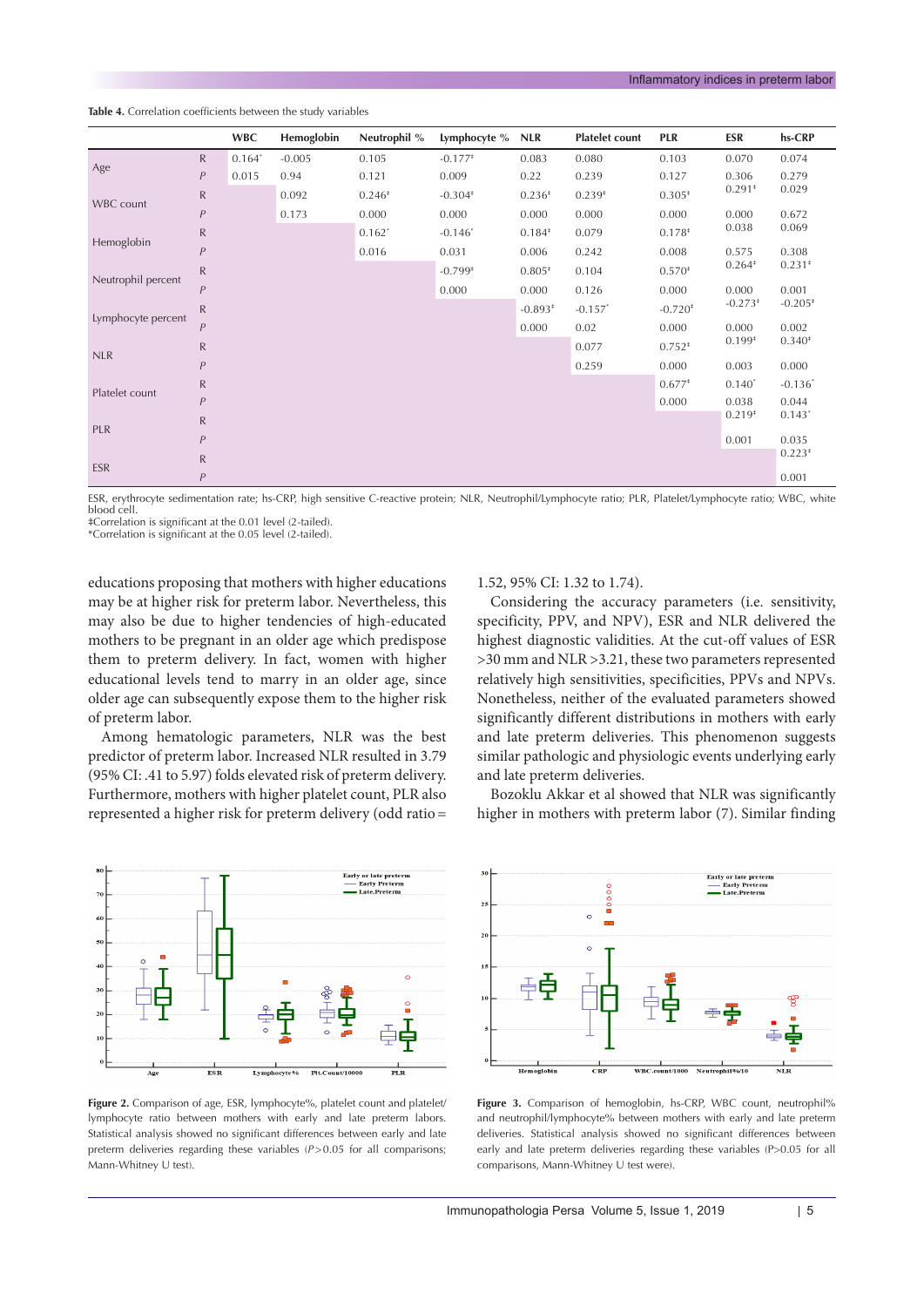was evident in our study with more frequent preterm labors seen in mothers with higher NLR. These findings suggest NLR index is a helpful diagnostic and predictive marker for preterm labor. Nevertheless, the cut-off value obtained for NLR (i.e. >3.21) should be evaluated in future studies. Other studies have shown that both NLR and PLR maybe useful in predicting the pre-term labor (15,16). Kim et al reported the respective 71.4%, 77.9%, 80.7%, and 67.8% sensitivity, specificity, PPV, and NPV for NLR at the cutoff value of 6.48 (16). In our study, regarding the cut off value of >3.21, NLR represented 94.50%, 62.73%, 71.5% and 92.0% sensitivity, specificity, PPV and respectively. In comparison, the accuracy values obtained in our study indicated higher sensitivity and NPV than Kim et al which may be due to the different exploited cut off points.

In addition to NLR, Kim et al also evaluated the accuracy criteria of hs-CRP for differential diagnosis of placental inflammatory response. At the cutoff point of 7.46 mg/L, hs-CRP represented the sensitivity, specificity, PPV and NPV of 56.8%, 82.9%, 81.1% and 59.8%, respectively. In addition, hs-CRP rendered the AUC of 0.727 (95% CI, 0.679–0.776) (16). In the current study, using the cut-off point of >10.9 mg/L, hs-CRP showed sensitivity, specificity, PPV, and NPV of 50.46%, 90.91, 84.6% and 64.9% respectively. Furthermore, hs-CRP revealed the AUC of 0.722 (95% CI, 0.658–0.781) at this threshold. Accordingly, both the recent studies implied the importance of this acute phase protein as a diagnostic marker in pregnant women, one for inflammatory response (i.e. Kim et al) and the other for preterm labor (i.e. our study). Furthermore, we also described that ESR, as another inflammatory marker, represented even better accuracy indices than hs-CRP and NLR for predicting preterm labor.

In their study, Daglar et al showed no significant difference in the mean values of platelet count, PLR between mothers with preterm or full term deliveries negating this marker as a good predictor of preterm labor (15). In contrast to the study of Daglar et al, we here identified platelet count, PLR as a significant risk factor for preterm labor (odd ratio=1.5208; 95% CI=1.3255-1.7447, *P*<0.0001). Moreover, ROC analysis showed an AUC value of 0.770 (95% CI=0.708–0.824) for platelet count, PLR at the cut-off point of >8.53. In this threshold, platelet count, PLR revealed 89.91%, 53.64%, 65.8% and 84.3% sensitivity, specificity, PPV, and NPV respectively. Based on our observation, platelet count, PLR could be a valuable predictor of preterm labor. In line with our findings, Daglar et al also reported that NLR and hs-CRP were significantly different between mothers with full-term and preterm labor. In accordance with our study, Daglar et al also reported insignificant differences between mothers with preterm and full-term labors regarding demographic variables such as maternal age, weight, and height, as well as the number of pregnancies and educational status (15). Collectively, inflammatory responses in preterm labor seem to be independent from demographic variables.

On the other hand, platelet count, PLR and NLR may be influenced by ethnicity which should be considered when interpreting these parameters.

# **Conclusion**

In the present study, we evaluated the diagnostic accuracy of routine clinical, para-clinical, and demographical variables for predicting preterm labor. Most of the evaluated variables delivered potentially valuable predictors of preterm labor. The measurement of hematology and inflammatory indices for predicting preterm labor may be helpful to solve the major problem to identify true preterm labor which leads to preterm delivery. To confirm the diagnostic validity of these markers; however, further investigations are needed in other countries and ethnic groups. In conclusion, hs-CRP, ESR, platelet count, PLR and NLR rendered reliable markers for diagnosis and predicting preterm labor. In addition, the optimal cut-off points reported for these variables may be helpful in guiding obstetricians to preterm delivery. Nonetheless, these are suggested to be further evaluated and validated in clinical settings. Regarding the complications, costs, hazards and care problems of preterm delivery, it is recommended to recruit the evaluated variables as potential biomarkers and predictors of pre-term labor.

# **Limitations of the study**

This study was conducted on a limited proportion of patients. We suggest further studies on this subject.

#### **Acknowledgments**

We would like to thanks nurses, laboratory staff and medical residents who help us performing the study. In addition, we thank dear patients who let us evaluate them in this investigation.

#### **Authors' contribution**

This manuscript is a part of residency thesis by SG in gynecology and is approved by Shahid Beheshti University of Medical Sciences. FF was the supervisor, theory developer and manager of the study. SG has prepared the research proposal, followed the approval of the thesis, gathered data, coordinate the work, and prepared the article. Statistical analysis and revision of the manuscript were done by AA. All authors read and signed the final version of paper.

#### **Conflicts of interest**

Authors declare there is not any conflict of interest.

# **Ethical considerations**

Ethical issues (including plagiarism, data fabrication, double publication) have been completely observed by the authors.

#### **Funding/Support**

This work is financially supported by Shahid Beheshti University of Medical Sciences research department with the approval code 281M.

#### **References**

1. Beck S, Wojdyla D, Say L, Betran AP, Merialdi M, Requejo JH, et al. The worldwide incidence of preterm birth: a systematic review of maternal mortality and morbidity. Bull World Health